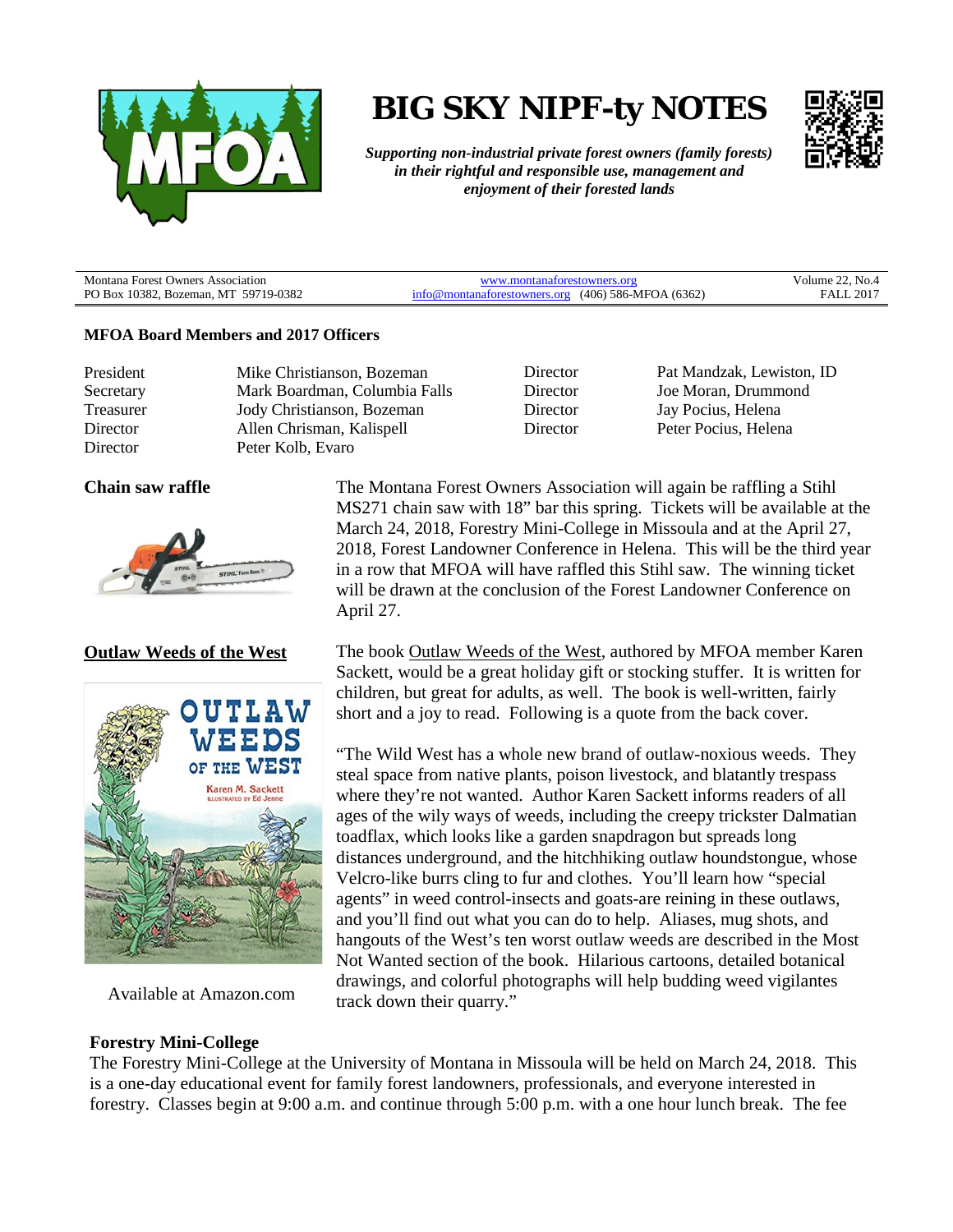is \$30 per person and it covers a catered lunch, refreshments between classes and handout materials. Each attendee can register for a maximum of four classes (out of 12 offered) at 90 minutes each. While you are there, stop and say hello at the MFOA booth and get some chain saw raffle tickets. The class listing has not been posted, but keep an eye out at [http://www.msuextension.org/forestry/fmc.htm.](http://www.msuextension.org/forestry/fmc.htm)

# **Forest Landowner Conference**

The Forest Landowner Conference in Helena is scheduled for April 27, 2018. Mark your calendar. While you are there, stop and say hello at the MFOA booth and get some chain saw raffle tickets.

## **Forest Stewardship Workshops**

Montana State University Extension Forestry has tentatively chosen the following cities/towns for its 2018 Forest Stewardship Workshops: Columbia Falls, Potomac area, Bozeman and Billings. The next NIPF-ty Notes will include the dates, or go to [http://www.msuextension.org/forestry/stewardship.htm.](http://www.msuextension.org/forestry/stewardship.htm)

# **Winter Activities to Support Forest Management**

This winter you might wish to consider the following activities:

- 1. Enhance your knowledge of forestry by watching videos
- 2. Consider joining National Woodland Owners Association and accessing its many publications and information for private forest landowners<http://woodlandowners.org/>
- 3. Sharpen your chains and conduct equipment maintenance

### **Tax reform, Casualty Loss**

The American Forest Foundation (AFF) is leading an effort to secure a change in the tax law as it pertains to deductions for casualty losses. The current rule provides a deduction to a private forest owner who incurs a sudden casualty to one's forest due to fire, theft, or other sudden and unexpected event. The problem with the current law is that the forest owner may only deduct an amount equal to the lesser of 1) the reduction in timber value, or (2) the owner's tax basis. An owner's tax basis usually equals the amount paid to purchase the tree farm or the market value of the farm when he or she inherited the farm. Remember also that the tax basis of an owner's trees is only part of the total basis, after allocating between land and trees. Due to the slow growth of trees many forest owners end up with a basis substantially lower than the value of the timber at the time of the fire or other casualty.

The AFF supports changing the law to allow forest owners to deduct a casualty loss in an amount equal to the full market value of the timber loss at the time of the casualty, and to ignore the basis limitation. This proposed change in law is fair due to the unique nature of tree farming where an owner might realize one or two sales during his or her lifetime.

#### **Tax Reform – Estate Tax**

The heirs of private forest land are suffering from estate taxes. Supporters of the current estate tax seem to believe that anyone with an estate exceeding \$5,490,000 should pay a tax upon death: Tell that to children who grew up working on their parents' tree farm for decades, and who now are faced with the estate tax liability when they inherit the farm. The truth for many who inherit forests is that over time their inherited forest land has slowly appreciated, in part from the maturation of trees over decades and also in part from the inherited land joining the ever-expanding wildland urban interface (WUI). They may have been raised on the land or at the very least spent years working the land with their parents. When they receive the inheritance, they know that the timber will produce at most a very modest (sporadic) income, but their goal is to retain the farm in the family for generations to come. Yet, the heirs must report the inheritance value based on its highest and best use. For those in the WUI, this means reporting the value for development. Some heirs must sell their cherished land to developers so they can pay the estate taxes.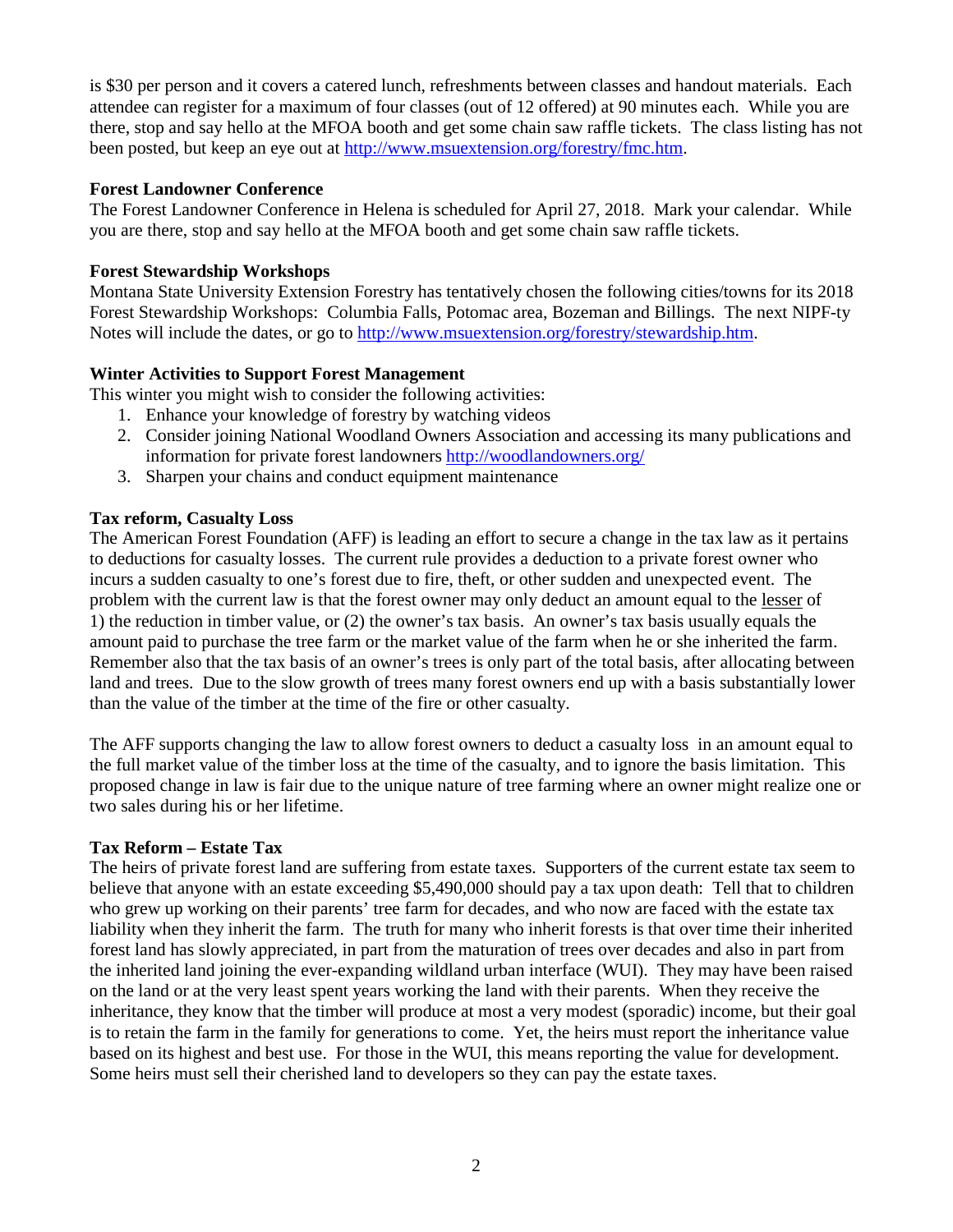Both of the tax reform provisions currently in Congress increase the amount which may be inherited without incurring the estate tax. This will ease the burden on heirs of family forests who seek to maintain the private forest and receive modest income rather than receiving a substantial amount from a sale for development purposes. And, it will preserve family forests.

# **Forest Reform Legislation**

Several bills are pending in Congress dealing with changes to the management of national forests, including changes in the source of funds for suppressing fire. Some of these measures arose from the increase in catastrophic fires. The MFOA website<http://www.montanaforestowners.org/> lists the majority of these bills.

The Resilient Federal Forests Act of 2017 (H.R. 2936) introduced by Bruce Westerman (R-AR) passed the House on November 1, 2017. It needs passage in the Senate to become law. You can read more on the MFOA website.

Remember, these bills apply to federal forests, not to the typical nonindustrial private forest landowner (NIPFL). However, the bills are relevant to private tree farmers. Fire, diseases, overcrowding, drought, and other stressors do not recognize legal boundaries. Several private forest owners can attest to this when fires and other catastrophes spread from unmanaged federal land to private forests. Worse yet, NIPFLs may have done everything right. Their thinning and removal of fuels resulted in healthy forests. Yet, a catastrophic fire moves from federal land through private forests with impunity.

Thus, it is in the best interest of private forest landowners to remain involved with U.S. Forest Service, Bureau of Land Management, and tribal management actions. Besides, increased federal management will support the mills and forest professionals upon which NIPFLs depend.

# **Property Taxation of Structure in Your Forest Used for "associated forest land management"**

On November 20, 2017, the Department of Revenue completed its implementation of House Bill 583. Under the new law (and Administrative Rules), forest land under structures whose primary use is "to support the health, maintenance, growth or harvest of the forest" will continue to be taxed as forest land. The land under a residence in your forest can be reclassified, but the land under a shed you have to store your tractor and weed spraying equipment should not be reclassified (if the use meets the definition, above).

# **Deadlines for Requests for Informal Classification and Appraisal Reviews, Form AB-26**

On November 6, 2017, MFOA received notice that the Department of Revenue amended Administrative Rule of Montana 42.20.173 per changes proposed on August 15, 2017. Though the Rule change is not yet shown on the Department of Revenue's website, we offer the new language here for you.

As a review, forest land property is class ten property. Forest lands are assessed on a six year cycle whereas other real estate is assessed on a two year cycle. The valuation of forest lands as of January 1, 2014, was/will be used to determine the Taxable Market Values on the 2015-2020 real estate tax bills. The valuation of forest lands as of January 1, 2020, will be used to determine the Taxable Market Values for the 2021-2026 real estate tax bills.

You may find Form AB-26 at [http://revenue.mt.gov/Portals/9/property/forms/AB26.pdf.](http://revenue.mt.gov/Portals/9/property/forms/AB26.pdf)